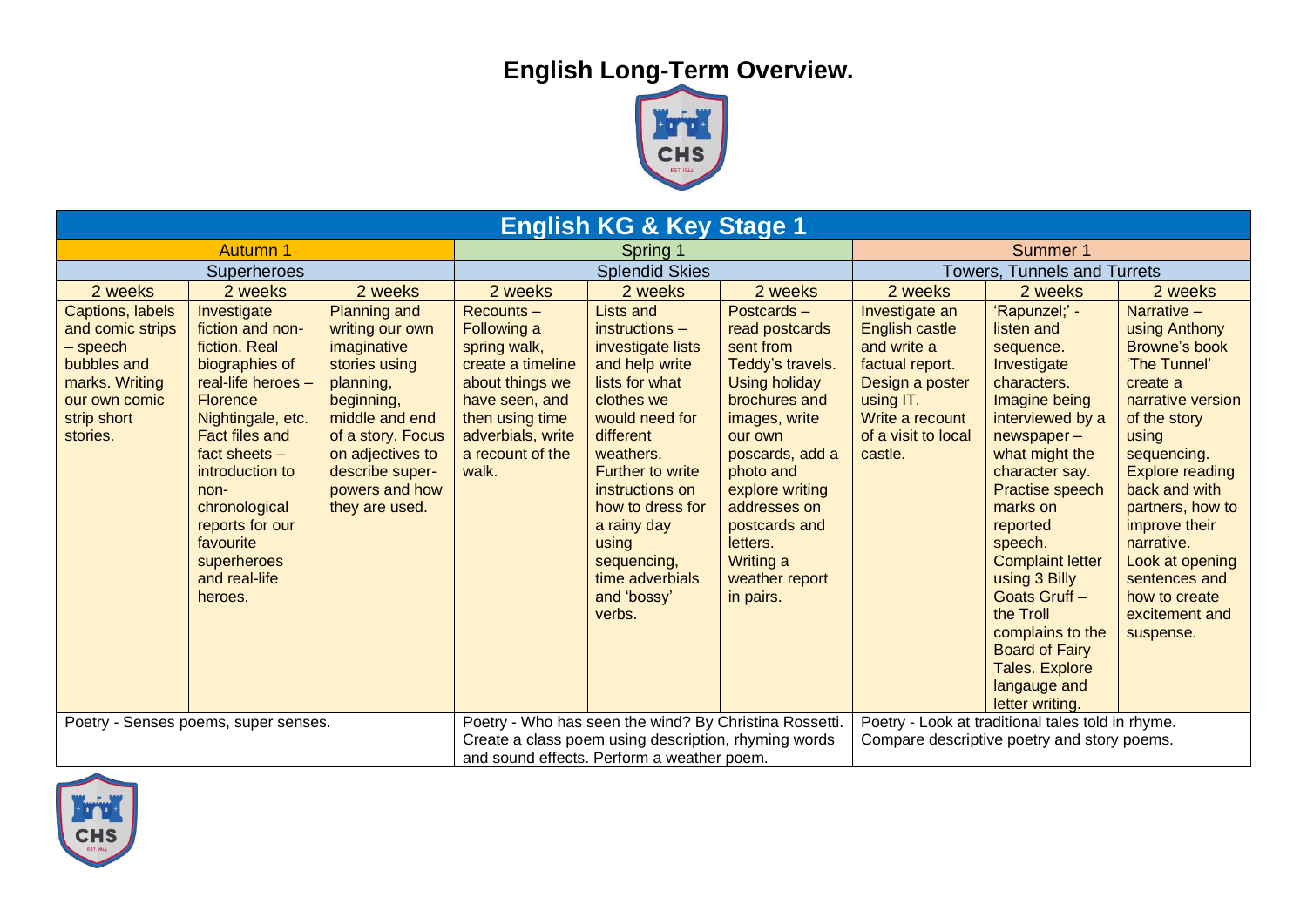|                                                                                                                                                                          |                                                                                                                                                                      |                                                                                                                                                                                                                         | Alliteration and tongue twisters.                                                                                                                                           |                                                                                                                                                                                 |                                                                                                                                                          |                                                                                                                                                                               |                                                                                                                                                                  |                                                                                                                                                                |
|--------------------------------------------------------------------------------------------------------------------------------------------------------------------------|----------------------------------------------------------------------------------------------------------------------------------------------------------------------|-------------------------------------------------------------------------------------------------------------------------------------------------------------------------------------------------------------------------|-----------------------------------------------------------------------------------------------------------------------------------------------------------------------------|---------------------------------------------------------------------------------------------------------------------------------------------------------------------------------|----------------------------------------------------------------------------------------------------------------------------------------------------------|-------------------------------------------------------------------------------------------------------------------------------------------------------------------------------|------------------------------------------------------------------------------------------------------------------------------------------------------------------|----------------------------------------------------------------------------------------------------------------------------------------------------------------|
|                                                                                                                                                                          | <b>Autumn 2</b>                                                                                                                                                      |                                                                                                                                                                                                                         | <b>Spring 2</b>                                                                                                                                                             |                                                                                                                                                                                 |                                                                                                                                                          | <b>Summer 2</b>                                                                                                                                                               |                                                                                                                                                                  |                                                                                                                                                                |
|                                                                                                                                                                          | <b>Dinosaur Planet</b>                                                                                                                                               |                                                                                                                                                                                                                         | Moon Zoom!                                                                                                                                                                  |                                                                                                                                                                                 |                                                                                                                                                          | <b>Memory Box</b>                                                                                                                                                             |                                                                                                                                                                  |                                                                                                                                                                |
| 2 weeks                                                                                                                                                                  | 2 weeks                                                                                                                                                              | 2 weeks                                                                                                                                                                                                                 | 2 weeks                                                                                                                                                                     | 2 weeks                                                                                                                                                                         | 2 weeks                                                                                                                                                  | 2 weeks                                                                                                                                                                       | 2 weeks                                                                                                                                                          | 2 weeks                                                                                                                                                        |
| <b>Dinosaur</b><br>$t$ reasures $-$<br>investigate<br>dinosaur<br>remains, names,<br>etc. Create a<br>fact file and a<br>simple recount<br>of their<br>investigations as | Non-<br>chronological<br>$reports -$<br>investigate a<br>dinosaur using<br>non-fiction<br>books and the<br>internet. Identify<br><b>Key Facts and</b><br>record with | Narrative - look<br>at picture<br>dinosaur stories<br>and using<br>imaginations to<br>write a story<br>about having a<br>dinosaur as a<br>pet. Create a<br>funny story                                                  | Posters-<br>identify a list of<br>poster features,<br>Create a poster<br>to inform people<br>about a crash<br>and missing<br>alien using all<br>the features<br>identified. | Character<br>profiles - Using<br><b>Alexis Deacon's</b><br>book 'Beegu'.<br>Discuss, predict,<br>look at other<br>aliens and<br>investigate<br>similarities and<br>differences. | Non-<br>chronological<br>reports - read<br>and investigate<br>non-fiction<br>books about<br>space. Compile<br>a checklist for<br>key features of<br>non- | <b>Recounts using</b><br>photos of<br>themselves<br>when they were<br>younger and<br>early memories.<br><b>Recall and</b><br>share recent<br>events – write<br>about a recent | Descriptions-<br>describing toys<br>from the past<br>with modern<br>toys. List<br>describing<br>words for<br>different toys<br>and make labels<br>for artefacts. | Our class<br>$memories -$<br>write about your<br>favourite<br>memories from<br>this year by<br>interviewing<br>friends, making<br>notes, using<br>speech, etc. |
| a newspaper<br>report.                                                                                                                                                   | illustrations, etc.<br>Create a 'Did<br>you know' about<br>a crazy dinosaur<br>fact to share.                                                                        | using planning<br>from before and<br>using adjectives<br>and interesting<br>punctuation !?<br>Make into a<br>picture story<br>book with cover.                                                                          | Adverts-<br>explore features<br>of an advert to<br>advertise a new<br>space buggy or<br>ship for the lost<br>alien.                                                         | Create a<br>character profile<br>using simple<br>descriptive<br>language.                                                                                                       | chronological<br>reports, showing<br>how different<br>from stories.<br>Use a simple<br>planning frame<br>to write own<br>reports.                        | memory in the<br>form of a diary.<br>Using a familiar<br>story, choose a<br>character and<br>write their diary<br>for the day, eg.<br>Goldilocks.                             | Create a class<br>book of Toys -<br>past and<br>present. Write a<br>description and<br>draw a picture<br>for your toy.                                           | <b>Record and</b><br>present to class<br>using full details.                                                                                                   |
| Poetry - poems and riddles about dinosaurs using<br>similes and descriptive 'free verse'.                                                                                |                                                                                                                                                                      | Poetry - Rhymes and Mnemonics. Reciting and<br>Poetry - read a variety of space poems.<br>learning rhymes, Introduce Mnemonics to help them<br>spell, record on cards. Create own to help remember<br>things in school. |                                                                                                                                                                             |                                                                                                                                                                                 |                                                                                                                                                          |                                                                                                                                                                               |                                                                                                                                                                  |                                                                                                                                                                |
| Spellings - weekly spelling taken from Twinkl relating to Phonics. New rules introduced and practised in school weekly.                                                  |                                                                                                                                                                      |                                                                                                                                                                                                                         |                                                                                                                                                                             |                                                                                                                                                                                 |                                                                                                                                                          |                                                                                                                                                                               |                                                                                                                                                                  |                                                                                                                                                                |

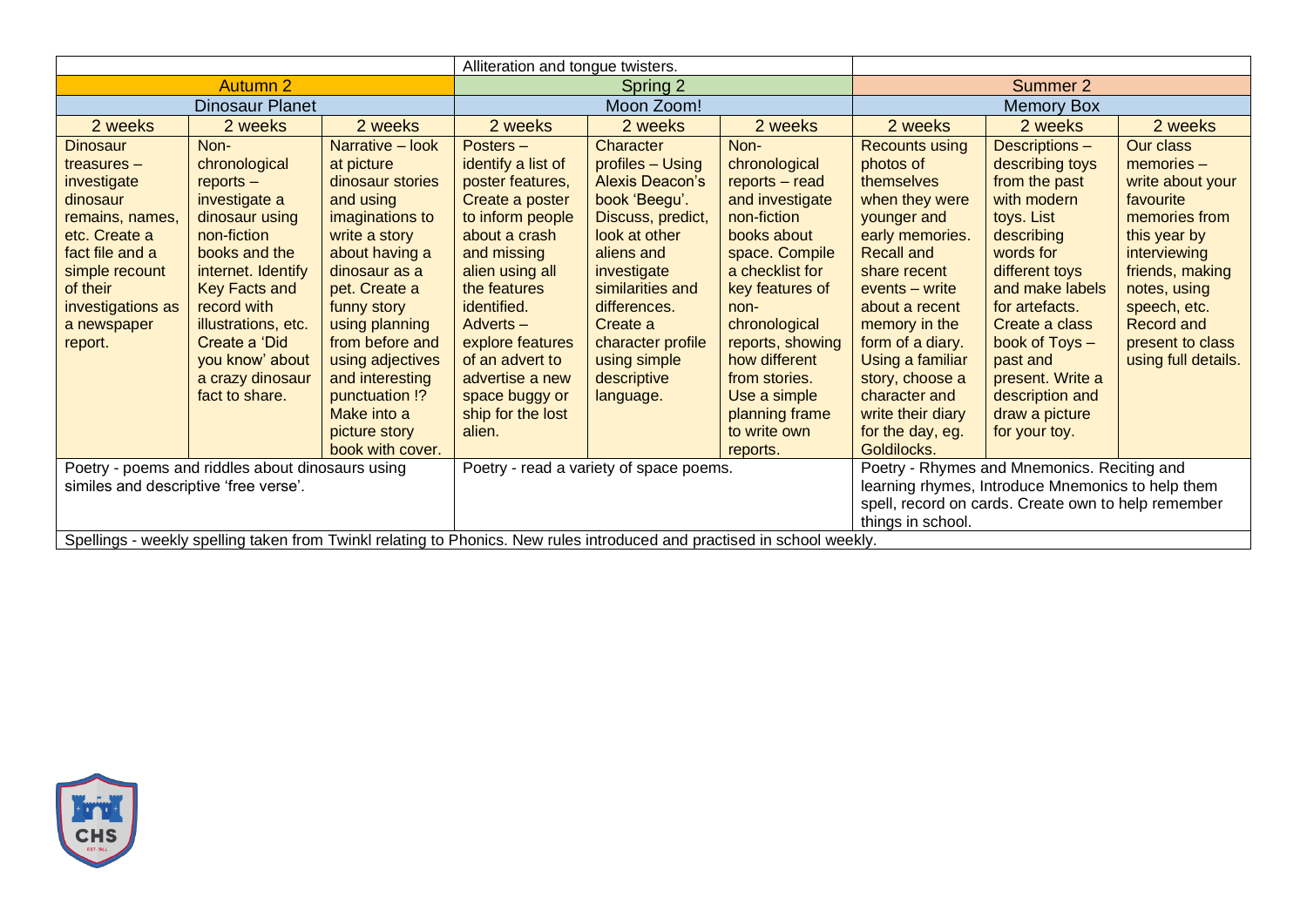| <b>English Lower Key Stage 2</b>                                                                                                                                                                                                                                                                                                                          |                                                                                                                                                        |                                                                                                                                                                                                                              |                                                                                                                                                                                                                                                                                                                                 |                                                                                                                                                                                                                                          |                                                                                                                                                                                                                                              |                                                                                                                                                                                                                                                     |                                                                                                                                                                                                                                                                                                                                                                                                   |                                                                                                                                                                                                                                                                             |  |
|-----------------------------------------------------------------------------------------------------------------------------------------------------------------------------------------------------------------------------------------------------------------------------------------------------------------------------------------------------------|--------------------------------------------------------------------------------------------------------------------------------------------------------|------------------------------------------------------------------------------------------------------------------------------------------------------------------------------------------------------------------------------|---------------------------------------------------------------------------------------------------------------------------------------------------------------------------------------------------------------------------------------------------------------------------------------------------------------------------------|------------------------------------------------------------------------------------------------------------------------------------------------------------------------------------------------------------------------------------------|----------------------------------------------------------------------------------------------------------------------------------------------------------------------------------------------------------------------------------------------|-----------------------------------------------------------------------------------------------------------------------------------------------------------------------------------------------------------------------------------------------------|---------------------------------------------------------------------------------------------------------------------------------------------------------------------------------------------------------------------------------------------------------------------------------------------------------------------------------------------------------------------------------------------------|-----------------------------------------------------------------------------------------------------------------------------------------------------------------------------------------------------------------------------------------------------------------------------|--|
| <b>Autumn 1</b>                                                                                                                                                                                                                                                                                                                                           |                                                                                                                                                        |                                                                                                                                                                                                                              | Spring 1                                                                                                                                                                                                                                                                                                                        |                                                                                                                                                                                                                                          |                                                                                                                                                                                                                                              | Summer 1                                                                                                                                                                                                                                            |                                                                                                                                                                                                                                                                                                                                                                                                   |                                                                                                                                                                                                                                                                             |  |
|                                                                                                                                                                                                                                                                                                                                                           | <b>Blue Abyss</b>                                                                                                                                      |                                                                                                                                                                                                                              | Bottoms, Burps and Bile                                                                                                                                                                                                                                                                                                         |                                                                                                                                                                                                                                          |                                                                                                                                                                                                                                              | <b>Misty Mountain Sierra</b>                                                                                                                                                                                                                        |                                                                                                                                                                                                                                                                                                                                                                                                   |                                                                                                                                                                                                                                                                             |  |
| 2 weeks                                                                                                                                                                                                                                                                                                                                                   | 1 week                                                                                                                                                 | 2 weeks                                                                                                                                                                                                                      | 2 weeks                                                                                                                                                                                                                                                                                                                         | 2 weeks                                                                                                                                                                                                                                  | 2 weeks                                                                                                                                                                                                                                      | 2 weeks                                                                                                                                                                                                                                             | 2 weeks                                                                                                                                                                                                                                                                                                                                                                                           | 2 weeks                                                                                                                                                                                                                                                                     |  |
| <b>Descriptive</b><br>Writing.<br><b>Description of</b><br>an underwater<br>scene with a<br>hidden danger.<br><b>Using short</b><br>sentences to<br>create tension<br>and<br>prepositional<br>phrases as<br>sentence<br>openers.<br><b>Explore how to</b><br>punctuate<br>speech correctly<br>and to use<br>dialogue to<br>show character<br>personality. | <b>Biographies</b><br>A biography of<br>the life and work<br>of Jaques<br>Cousteau with a<br>focus on<br>temporal<br>adverbials to link<br>paragraphs. | Non-<br>chronological<br>reports<br><b>Exploring the</b><br>features and<br>language of<br>non-<br>chronological<br>reports though<br>writing about a<br>deep-sea<br>creature the<br>children<br>themselves<br>have created. | <b>Fantasy Story:</b><br>tell the story of<br>the journey<br>through the<br>human digestive<br>system from the<br>point of view of<br>food. Imagine<br>your emotions<br>as you move<br>from one organ<br>to the next and<br>describe, using<br>adverbial and<br>adjectival<br>phrases, the<br>alien landscape<br>you encounter. | <b>Explanation text.</b><br>A scientific<br>explanation of<br>how the human<br>digestive system<br>works.<br>Causal<br>connectives and<br>technical<br>vocabulary are<br>explored here.<br>Use of pictures<br>and diagrams to<br>inform. | Non-<br>Chronological<br>report about the<br>different types of<br>teeth and their<br>functions.<br><b>Combine text</b><br>and illustrations<br>to explain.<br><b>Explore the</b><br>importance of<br>layout and an<br>accurate<br>glossary. | <b>Journalistic</b><br>writing.<br>A newspaper<br>report about the<br>"Murder" of the<br><b>Great Goblin by</b><br>the Wizard<br><b>Gandalf</b><br>published in The<br><b>Goblin Times.</b><br><b>Explore features</b><br>of newspaper<br>and bias. | <b>Narrative</b><br>Use a given<br>variety of<br>planning<br>structures to<br>make notes<br>which<br>summarise key<br>ideas of<br>appropriate<br>brevity (i.e. not<br>full sentences).<br>Imagine they are<br>a mountaineer<br>climbing Mount<br>Everest. Their<br>eyes spot<br>something<br>unusual in the<br>distance. Writing<br>Progressively<br>use a more<br>varied and rich<br>vocabulary. | Leaflet<br>Create a leaflet<br>about Bilbo<br><b>Baggins</b><br>selecting the<br>main features of<br>a given model,<br>using only<br>structural<br>headings as<br>guidance.<br>contents page,<br>the index, text<br>boxes and<br>captions.<br>Use ICT skills to<br>present. |  |
| Poetry Poetic devices. Create poems on an aquatic<br>creature featuring alliteration and repetition.                                                                                                                                                                                                                                                      |                                                                                                                                                        |                                                                                                                                                                                                                              | Book Week - David Walliams. Author study.<br>Compare different novels by David Walliams for style,<br>characters and content. Use this analysis to write a<br>short story in the style of David Walliams.                                                                                                                       |                                                                                                                                                                                                                                          | Poetry Calligrams Explain basic features of language<br>structure and presentation and explain how they<br>contribute to meaning. Use dictionaries and<br>thesauruses to develop vocabulary.                                                 |                                                                                                                                                                                                                                                     |                                                                                                                                                                                                                                                                                                                                                                                                   |                                                                                                                                                                                                                                                                             |  |
| <b>Autumn 2</b>                                                                                                                                                                                                                                                                                                                                           |                                                                                                                                                        |                                                                                                                                                                                                                              | Spring 2                                                                                                                                                                                                                                                                                                                        |                                                                                                                                                                                                                                          |                                                                                                                                                                                                                                              |                                                                                                                                                                                                                                                     | Summer 2                                                                                                                                                                                                                                                                                                                                                                                          |                                                                                                                                                                                                                                                                             |  |
|                                                                                                                                                                                                                                                                                                                                                           | Playlist                                                                                                                                               |                                                                                                                                                                                                                              |                                                                                                                                                                                                                                                                                                                                 | I am Warrior                                                                                                                                                                                                                             |                                                                                                                                                                                                                                              |                                                                                                                                                                                                                                                     | <b>The Olympics</b>                                                                                                                                                                                                                                                                                                                                                                               |                                                                                                                                                                                                                                                                             |  |
| 2 weeks                                                                                                                                                                                                                                                                                                                                                   | 2 weeks                                                                                                                                                | 1 week                                                                                                                                                                                                                       | 2 weeks                                                                                                                                                                                                                                                                                                                         | 2 weeks                                                                                                                                                                                                                                  | 2 weeks                                                                                                                                                                                                                                      | 2 weeks                                                                                                                                                                                                                                             | 2 weeks                                                                                                                                                                                                                                                                                                                                                                                           | 2 weeks                                                                                                                                                                                                                                                                     |  |
| <b>Dramatic Story:</b><br>Children write a                                                                                                                                                                                                                                                                                                                | Poetry: song<br>writing. Children                                                                                                                      | Persuasive<br>writing: an                                                                                                                                                                                                    | <b>Play Scripts.</b><br><b>Write and</b>                                                                                                                                                                                                                                                                                        | Persuasive<br>letter. You are a                                                                                                                                                                                                          | <b>Historical</b><br>narrative.                                                                                                                                                                                                              | <b>Myths</b><br>Read the story                                                                                                                                                                                                                      | Biographies.<br><b>Research great</b>                                                                                                                                                                                                                                                                                                                                                             | Children's<br>choice.                                                                                                                                                                                                                                                       |  |

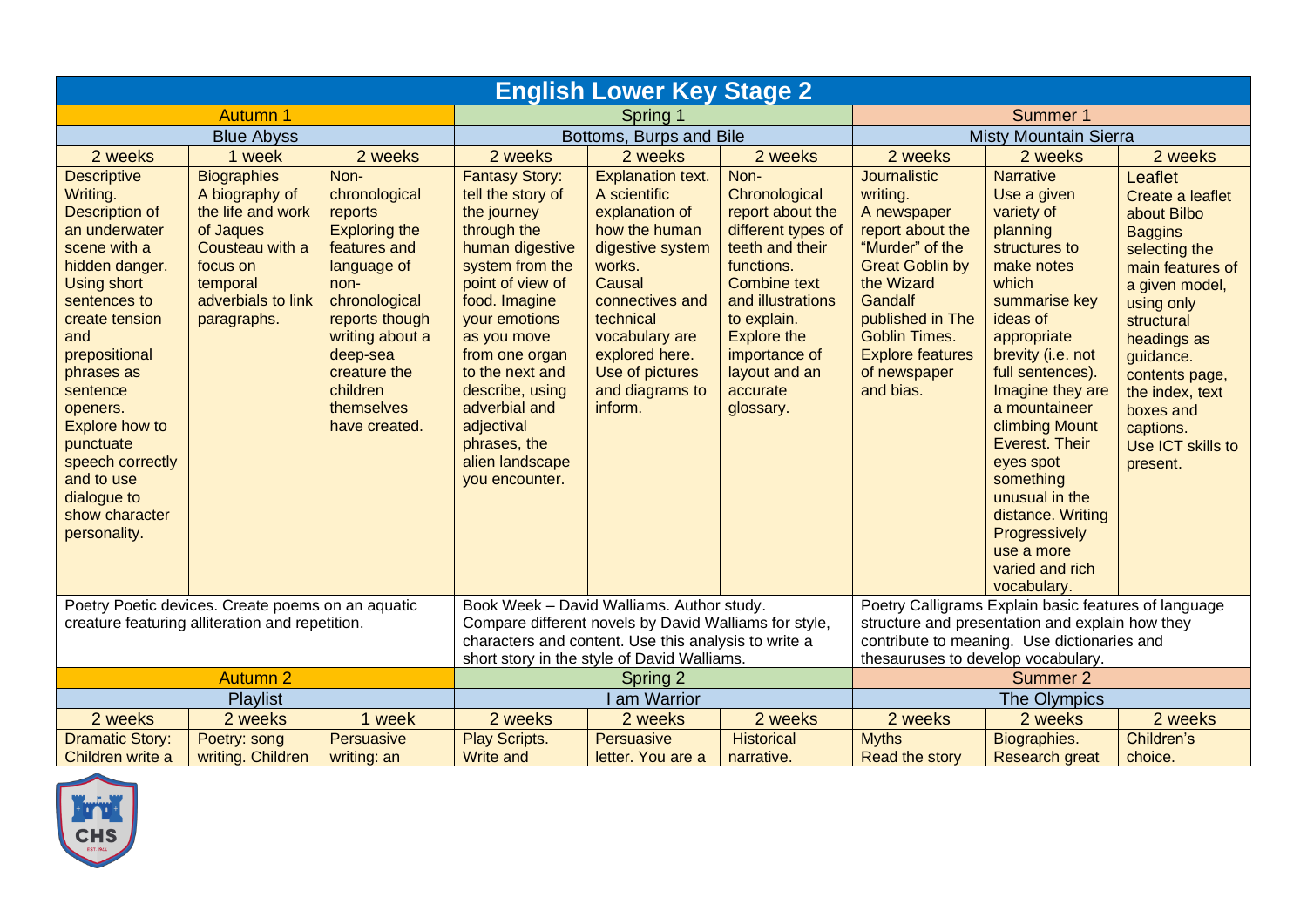| narrative<br>inspired by a<br>dramatic piece<br>of music,<br>focusing on<br>expanded noun<br>phrases and<br>fronted<br>adverbials.<br>They then<br>narrate their<br>story over the<br>music to create<br>a sound file. | write a poem<br>following the<br>rhyme structure<br>of a traditional<br>Christmas song. | advert for a cd<br>containing the<br>child's dramatic<br>reading, and<br>recordings of the<br>reworked<br>Christmas song.<br>Focus on<br>exaggeration,<br>adjectives, eye-<br>catching design.                                                    | perform a<br>playscript<br>depicting a<br><b>Gladiatorial fight</b><br>and ensuant<br>interview<br>between the<br>victor and sports<br>reporter. Explore<br>layout, features<br>and<br>characterization. | <b>Roman Solider</b><br>writing to<br>Boudicca to<br>persuade her<br>not call of her<br>rebellion.<br><b>Explore the</b><br>motivations of<br>the person you<br>are writing to<br>and the use of<br>persuasive<br>language.<br>Instructional<br>writing.<br>How to make a<br><b>Roman or Celtic</b><br>shield. Give<br>clear, detailed<br>instructions.<br><b>Explore</b><br>importance of<br>layout and<br>clarity. | Writing in the<br>first person,<br>children write an<br>account of a<br>battle between<br>the romans and<br><b>Celts using</b><br>accurate<br>historical detail<br>to create a<br>realistic retelling<br>and believable<br>historical voice | of Zeus' defeat<br>of Cronos which<br>led to the<br>staging of the<br>ancient<br>Olympics to<br>honour the<br>victory.<br>Children retell a<br>version of a<br>battle between<br>two gods.<br>Demonstrate a<br>character's<br>feelings,<br>thoughts and<br>motives based<br>on the language<br>used. | Olympians.<br>Choose one and<br>produce a<br>biography<br>explaining why<br>they are a great,<br>the key events<br>of their life and<br>their<br>achievements.<br>Use different<br>techniques to<br>collate<br>information in<br>sections.<br>Research skills. | Children<br>produce a piece<br>of writing of their<br>own choice on<br>the theme of the<br><b>Olympics. This</b><br>might be a<br>narrative,<br>biography,<br>recount,<br>newspaper<br>report. They use<br>their learning<br>from the year to<br>make sure your<br>work has all of<br>the correct<br>features. |
|------------------------------------------------------------------------------------------------------------------------------------------------------------------------------------------------------------------------|-----------------------------------------------------------------------------------------|---------------------------------------------------------------------------------------------------------------------------------------------------------------------------------------------------------------------------------------------------|----------------------------------------------------------------------------------------------------------------------------------------------------------------------------------------------------------|----------------------------------------------------------------------------------------------------------------------------------------------------------------------------------------------------------------------------------------------------------------------------------------------------------------------------------------------------------------------------------------------------------------------|---------------------------------------------------------------------------------------------------------------------------------------------------------------------------------------------------------------------------------------------|------------------------------------------------------------------------------------------------------------------------------------------------------------------------------------------------------------------------------------------------------------------------------------------------------|----------------------------------------------------------------------------------------------------------------------------------------------------------------------------------------------------------------------------------------------------------------|----------------------------------------------------------------------------------------------------------------------------------------------------------------------------------------------------------------------------------------------------------------------------------------------------------------|
| onomatopoeia                                                                                                                                                                                                           | Poetry: Children compose a sound poem using                                             |                                                                                                                                                                                                                                                   | Poetry Narrative poetry - couplets. The night before<br>battle.                                                                                                                                          |                                                                                                                                                                                                                                                                                                                                                                                                                      |                                                                                                                                                                                                                                             | Poetry List poems and kennings to describe athletes.                                                                                                                                                                                                                                                 |                                                                                                                                                                                                                                                                |                                                                                                                                                                                                                                                                                                                |
|                                                                                                                                                                                                                        |                                                                                         | Spellings: Weekly spellings are taken from the Twinkl scheme of work designed around the National Curriculum 2014 expectations for LKS2. Spelling rules will be shared<br>and discussed in school whilst the lists are practised nightly at home. |                                                                                                                                                                                                          |                                                                                                                                                                                                                                                                                                                                                                                                                      |                                                                                                                                                                                                                                             |                                                                                                                                                                                                                                                                                                      |                                                                                                                                                                                                                                                                |                                                                                                                                                                                                                                                                                                                |
|                                                                                                                                                                                                                        |                                                                                         |                                                                                                                                                                                                                                                   |                                                                                                                                                                                                          |                                                                                                                                                                                                                                                                                                                                                                                                                      |                                                                                                                                                                                                                                             |                                                                                                                                                                                                                                                                                                      |                                                                                                                                                                                                                                                                |                                                                                                                                                                                                                                                                                                                |

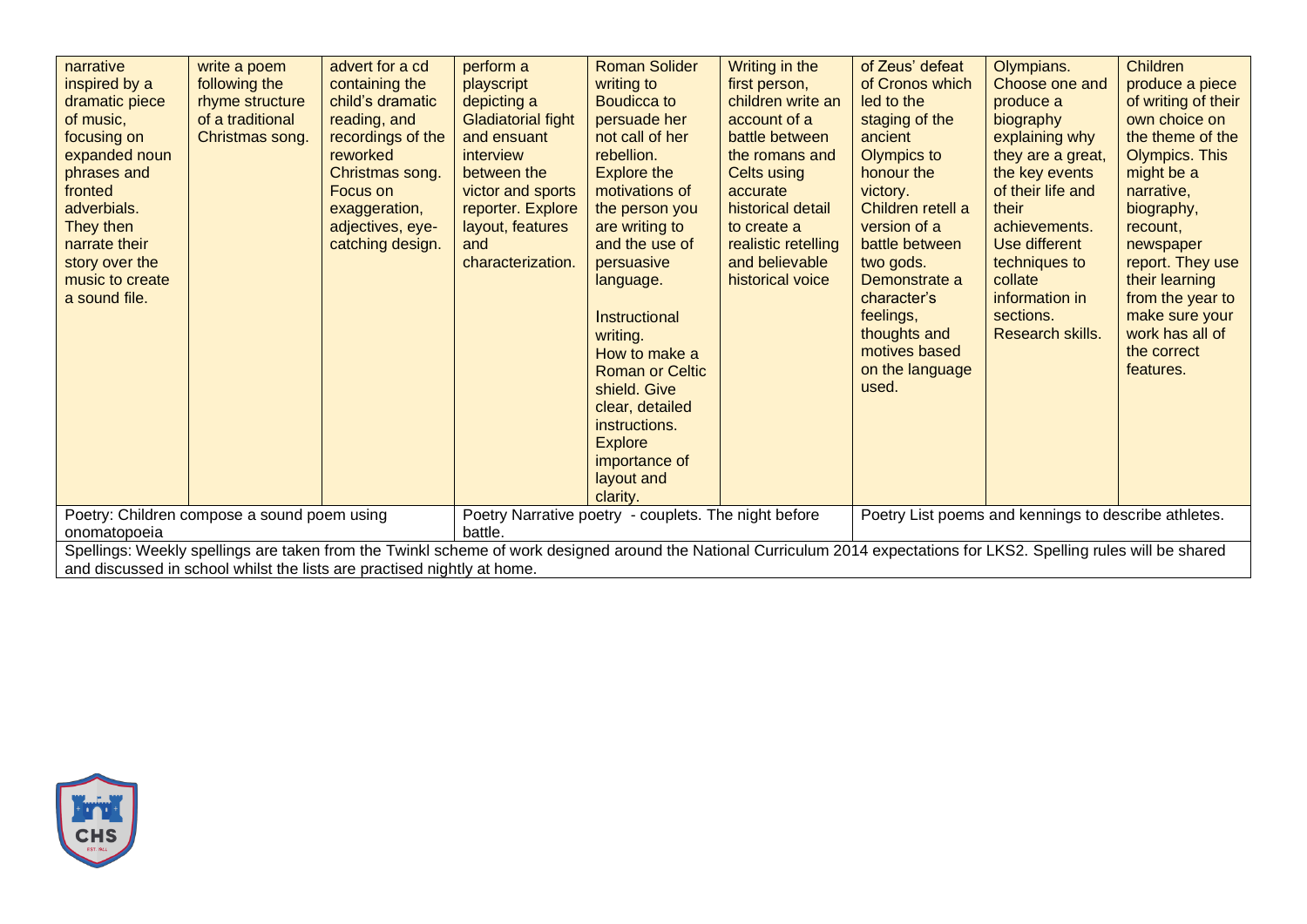| <b>English Upper Key Stage 2</b>                                                                                                                                                                      |                                                                                                                                                                                                                                 |                                                                                                                                                                          |                                                                                                                                                                                                                                                        |                                                                                                                                                                                                                                                              |                                                                                                                                                                                                                                           |                                                                                                                                                                                                                                                                                |                                                                                                                                                                                                                                               |                                                                                                                                                                                                                                                                                             |
|-------------------------------------------------------------------------------------------------------------------------------------------------------------------------------------------------------|---------------------------------------------------------------------------------------------------------------------------------------------------------------------------------------------------------------------------------|--------------------------------------------------------------------------------------------------------------------------------------------------------------------------|--------------------------------------------------------------------------------------------------------------------------------------------------------------------------------------------------------------------------------------------------------|--------------------------------------------------------------------------------------------------------------------------------------------------------------------------------------------------------------------------------------------------------------|-------------------------------------------------------------------------------------------------------------------------------------------------------------------------------------------------------------------------------------------|--------------------------------------------------------------------------------------------------------------------------------------------------------------------------------------------------------------------------------------------------------------------------------|-----------------------------------------------------------------------------------------------------------------------------------------------------------------------------------------------------------------------------------------------|---------------------------------------------------------------------------------------------------------------------------------------------------------------------------------------------------------------------------------------------------------------------------------------------|
|                                                                                                                                                                                                       | <b>Autumn 1</b>                                                                                                                                                                                                                 |                                                                                                                                                                          | Spring 1                                                                                                                                                                                                                                               |                                                                                                                                                                                                                                                              |                                                                                                                                                                                                                                           | Summer 1                                                                                                                                                                                                                                                                       |                                                                                                                                                                                                                                               |                                                                                                                                                                                                                                                                                             |
|                                                                                                                                                                                                       | Pharaohs                                                                                                                                                                                                                        |                                                                                                                                                                          | <b>Star Gazers</b>                                                                                                                                                                                                                                     |                                                                                                                                                                                                                                                              |                                                                                                                                                                                                                                           | <b>Beast Creator</b>                                                                                                                                                                                                                                                           |                                                                                                                                                                                                                                               |                                                                                                                                                                                                                                                                                             |
| 2 weeks                                                                                                                                                                                               | 2 weeks                                                                                                                                                                                                                         | 2 weeks                                                                                                                                                                  | 2 weeks                                                                                                                                                                                                                                                | 2 weeks                                                                                                                                                                                                                                                      | 2 weeks                                                                                                                                                                                                                                   | 2 weeks                                                                                                                                                                                                                                                                        | 2 weeks                                                                                                                                                                                                                                       | 2 weeks                                                                                                                                                                                                                                                                                     |
| Non-<br>chronological<br>reports.<br>Using books and<br>the internet to<br>research<br>historical events.<br>Writing in the<br>third person to<br>inform.<br><b>Arranging text</b><br>using sections. | <b>Journalistic</b><br><b>Writing</b><br>The discovery of<br>Tutankhamun's<br>tomb.<br>Utilize research<br>to produce more<br>than one text<br>type.<br>Features of an<br>article. Quotes<br>and direct/<br>reported<br>speech. | Narrative:<br><b>Mystery Stories</b><br>Compose<br>stories creating<br>suspense<br>through careful<br>vocabulary<br>choices.<br>Varying<br>sentence types<br>for effect. | <b>Biography of Neil</b><br>Armstrong.<br>Use of different<br>techniques to<br>collate<br>information in<br>sections.<br>Using<br>appropriate<br>sections to<br>present info.<br>Embedding<br>recording using<br>ICT.<br>Present as a<br>website using | Narrative:<br><b>Myths and</b><br>legends inspired<br>by the stars.<br>Children will<br>compose their<br>own story based<br>upon the<br>characters<br>found within<br>constellations.<br><b>Using culture-</b><br>specific<br>words/names to<br>add realism. | <b>Journalistic</b><br>writing.<br>Research the<br>events of the<br>moon landing in<br>1969.<br><b>Presenting</b><br>information due<br>to text type.<br>Direct and<br>reported<br>speech.<br>Fact/opinion.<br>Interviewing<br>witnesses. | Non-<br>chronological<br>report<br>Compose a<br>report about an<br>unusual insect.<br>Use books,<br>internet and an<br>appropriate visit<br>to explore and<br>research insects<br>and their habitats.<br><b>Create reports</b><br>using technical<br>vocabulary<br>including a | <b>Instructions</b><br>and<br>advertisements<br>Instructions for<br>how to make a<br>bug hotel - tied<br>into Forest<br>school and<br>actual build.<br>Then children<br>compose an<br>advert for bugs<br>based upon<br>real<br>hotel/vacation | <b>Comic Strips:</b><br>Create a comic<br>strip about a<br>deadly bug.<br><b>Present factual</b><br>info in a fun<br>visual way using<br>comic strip<br>techniques:<br>speech bubbles,<br>thought bubbles,<br>captions,<br>illustrations, etc.<br>Produce in<br>powerpoint or<br>other ict. |
|                                                                                                                                                                                                       |                                                                                                                                                                                                                                 |                                                                                                                                                                          | PowerPoint.                                                                                                                                                                                                                                            |                                                                                                                                                                                                                                                              |                                                                                                                                                                                                                                           | glossary of terms.                                                                                                                                                                                                                                                             | adverts using<br>persuasion.                                                                                                                                                                                                                  |                                                                                                                                                                                                                                                                                             |
| Poetry: A Mummy Mystery – use of scary language to<br>evoke a reaction in our reader.<br>Arrangement of poetry in verses; rhyming couplets;<br>rhythm and pattern.                                    |                                                                                                                                                                                                                                 |                                                                                                                                                                          | by stars, etc.                                                                                                                                                                                                                                         | Poetry: Free verse poetry based around the experience<br>of travelling to the moon / floating in zero-G surrounded<br>Explore exciting and emotive vocabulary to grip our<br>reader and inspire an emotional response.                                       |                                                                                                                                                                                                                                           | Poetry: Kenning poem/riddles to describe the different<br>bugs/minibeasts. Clues must be specific enough for<br>them to be identified, yet vague enough to be a<br>challenge.                                                                                                  |                                                                                                                                                                                                                                               |                                                                                                                                                                                                                                                                                             |
|                                                                                                                                                                                                       | <b>Autumn 2</b>                                                                                                                                                                                                                 |                                                                                                                                                                          |                                                                                                                                                                                                                                                        | Spring 2                                                                                                                                                                                                                                                     |                                                                                                                                                                                                                                           | Summer 2                                                                                                                                                                                                                                                                       |                                                                                                                                                                                                                                               |                                                                                                                                                                                                                                                                                             |
|                                                                                                                                                                                                       | Pharaohs                                                                                                                                                                                                                        |                                                                                                                                                                          | The Victorians – Fires, Damp and Davey Lamps                                                                                                                                                                                                           |                                                                                                                                                                                                                                                              |                                                                                                                                                                                                                                           | The Olympics                                                                                                                                                                                                                                                                   |                                                                                                                                                                                                                                               |                                                                                                                                                                                                                                                                                             |
| 2 weeks                                                                                                                                                                                               | 2 weeks                                                                                                                                                                                                                         | 2 weeks                                                                                                                                                                  | 2 weeks                                                                                                                                                                                                                                                | 2 weeks                                                                                                                                                                                                                                                      | 2 weeks                                                                                                                                                                                                                                   | 2 weeks                                                                                                                                                                                                                                                                        | 2 weeks                                                                                                                                                                                                                                       | 2 weeks                                                                                                                                                                                                                                                                                     |
| <b>Leaflet Writing:</b><br><b>Children will</b><br>create a travel<br>brochure for a                                                                                                                  | <b>Detailed</b><br>instructions of<br>the<br>mummification                                                                                                                                                                      | Explanation<br>texts:<br>Describe and<br>present                                                                                                                         | Non-<br>Chronological<br>report about<br>school-life in                                                                                                                                                                                                | Narrative:<br>Writing in the<br>first person.<br>Children                                                                                                                                                                                                    | Biography of<br>prominent<br>Victorian - Lord<br>Shaftsbury,                                                                                                                                                                              | The Story of the<br><b>Olympic Games.</b><br>History of the<br>Olympics.                                                                                                                                                                                                       | Persuasive<br>Writing:<br>Compose a bid<br>for the Olympic                                                                                                                                                                                    | Argument text-<br><b>The Greatest</b><br>Olympian.<br><b>Children will</b>                                                                                                                                                                                                                  |
| holiday in Egypt.<br><b>Persuasive</b>                                                                                                                                                                | process.<br>Writing in the                                                                                                                                                                                                      | information on<br>the Ancient                                                                                                                                            | Victorian Britain.<br>Combine text,                                                                                                                                                                                                                    | flashback into<br>the role of a                                                                                                                                                                                                                              | <b>Florence</b><br>Nightingale,                                                                                                                                                                                                           | Local link with the<br>modern Olympic                                                                                                                                                                                                                                          | games to<br>return to the                                                                                                                                                                                                                     | research great<br><b>Olympians from</b>                                                                                                                                                                                                                                                     |